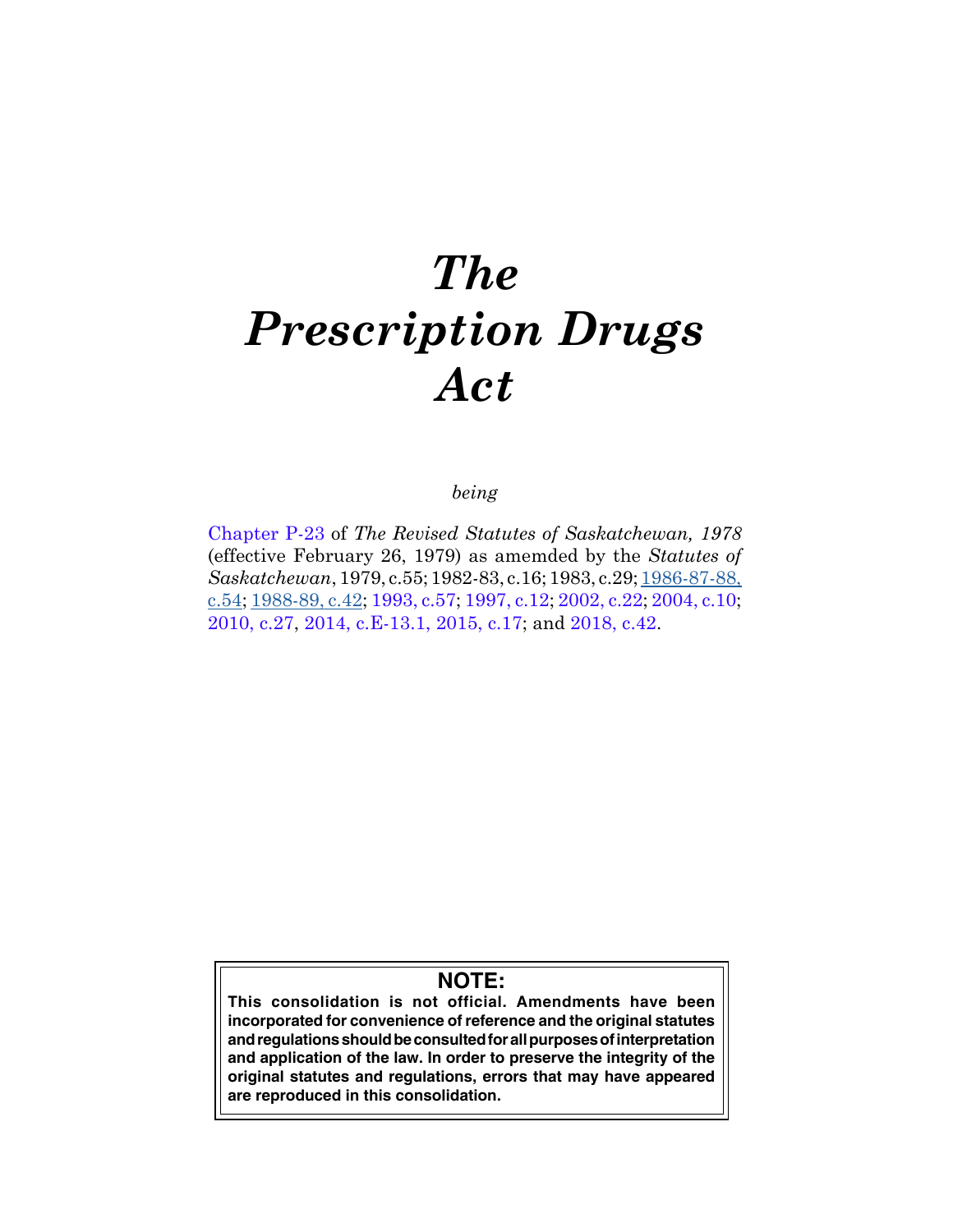# Table of Contents

- Short title
- Interpretation
- Program for financial and other assistance
- 3.1 Power of minister to make grants, etc.
- 3.2 Information *re* drugs
- 3.3 Database re drugs
- Formulary
- Agreement with person operating a pharmacy
- 5.1 Payments for exceptional drugs
- Repealed
- Eligibility of residents
- Appropriation, fund, fiscal year, audit, tabling of documents
- Regulations
- Repealed
- Minister may act as agent for certain purposes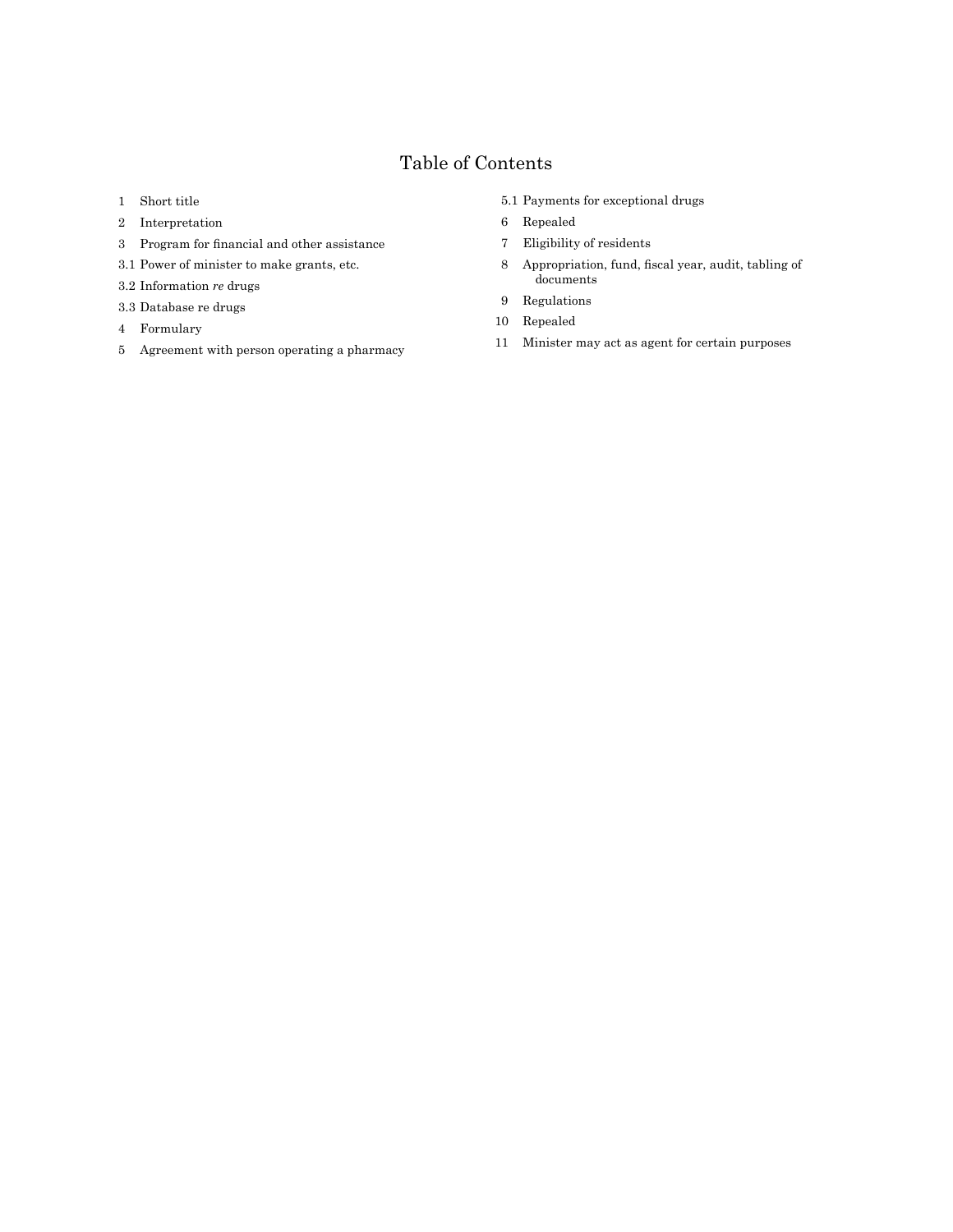### **CHAPTER P-23**

## An Act relating to the Acquisition, Distribution and Sale of Certain Drugs

#### **Short title**

**1** This Act may be cited as *The Prescription Drugs Act.*

**Interpretation**

**2** In this Act:

(a) **Repealed.** 2010, c27, s.3.

(b) **"drug"** means a drug within the meaning of *The Pharmacy and Pharmacy Disciplines Act*;

- (c) **"formulary"** means the formulary established pursuant to section 4;
- (d) **"fund"** means the fund designated under subsection (1) of section 8;
- (e) **"minister"** means the Minister of Health;
- (e.1) **"ministry"** means the ministry over which the minister presides;

(e.2) **"personal health information"** means personal health information as defined in *The Health Information Protection Act*;

(f) **"pharmacy"** for the purposes of section 5, means the pharmacy referred to in an agreement under section 5 and operated by the person with whom the minister has entered into the agreement;

(f.01) **"practitioner"** means a person who is authorized by law to issue prescriptions in Saskatchewan;

(f.02) **"prescribed"**:

(i) when used in the expression "prescribed or dispensed", means set out in an authorization issued by a practitioner directing that a stated amount of a drug or mixture of drugs be dispensed for the person named in the authorization; and

(ii) in any other case, means prescribed in the regulations;

(f.1) **"program"** means the program established pursuant to section 3;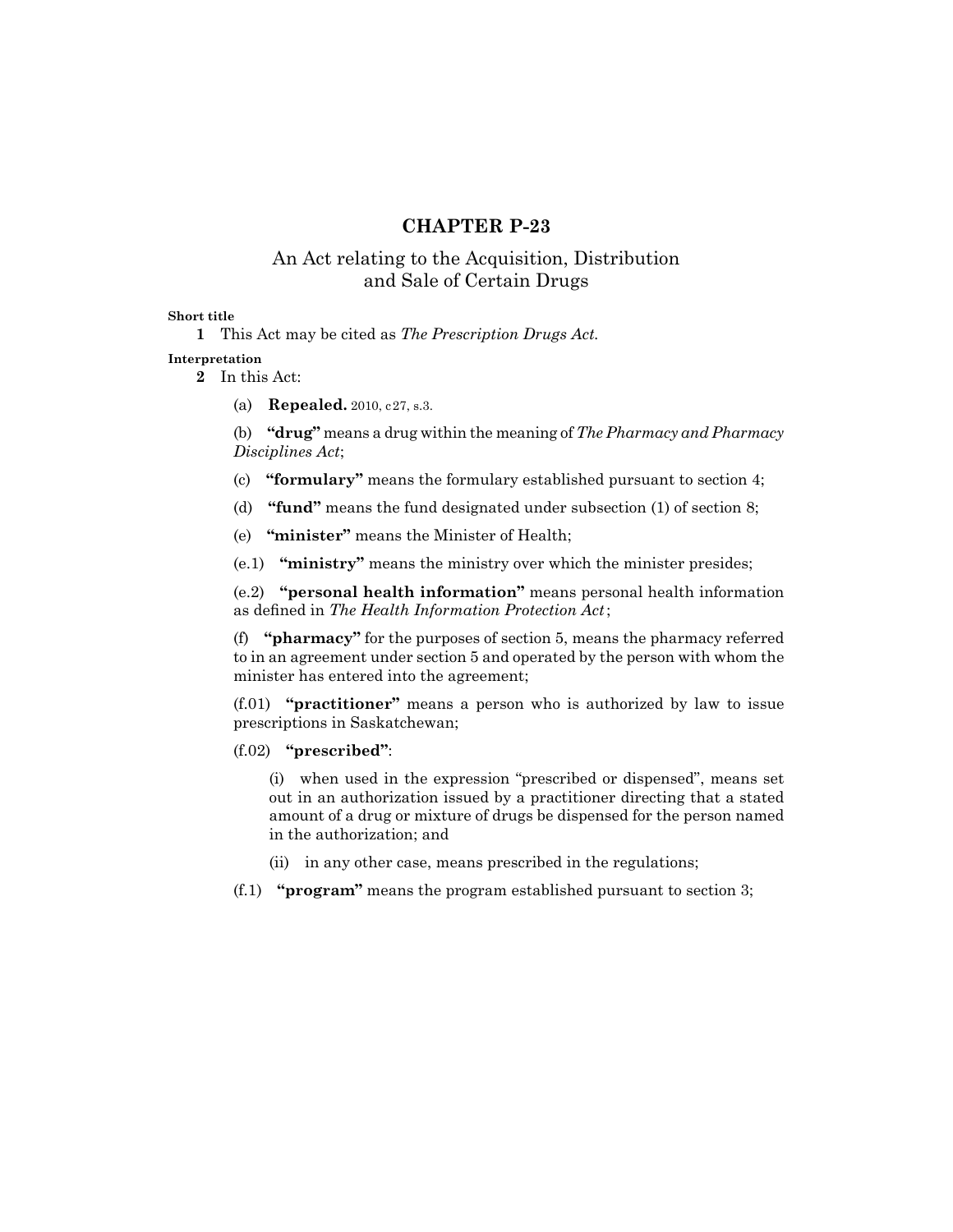(g) **"resident"** means a person legally entitled to remain in Canada who makes his home and is ordinarily present in Saskatchewan, or any other person declared by the Lieutenant Governor in Council to be a resident within the meaning of this Act.

> R.S.S. 1978, c.P-23, s.2; 1986-87-88, c.54, s.3; 2002, c.22, s.3; 2015, c.17, s.31; 2010, c27, s.3.

#### **Program for financial and other assistance**

**3** The minister may establish a program within the ministry for providing financial assistance to residents in purchasing drugs they require for preventative, diagnostic or therapeutic purposes and for doing any other things the minister considers advisable to assist residents in purchasing such drugs and without limiting the generality of the foregoing, the minister may:

(a) acquire and package drugs and make arrangements for the distribution of drugs by such means as the minister considers advisable;

(b) contract, negotiate or enter into arrangements with manufacturers, wholesalers, pharmacists, hospitals or other persons for any of the purposes mentioned in clause (a) or any purpose related thereto;

(c) subject to the approval of the Lieutenant Governor in Council, participate or enter into an agreement with the Government of Canada or the government of any other province, or any agency of the Government of Canada or any other provinces for any of the purposes mentioned in clause (a) or any purpose related thereto;

(d) do such other things as may be prescribed by the Lieutenant Governor in Council; and

(e) exercise any other power connected with or incidental to the powers herein mentioned.

R.S.S. 1978, c.P-23, s.3; 2010, c27, s.4.

**Power of minister to make grants, etc.**

**3.1** The minister may:

(a) make grants or pay subsidies to, or make agreements with, The University of Saskatchewan or any other body or person for the purpose of furnishing information with respect to drugs to physicians, pharmacists or any other person;

(b) enter into arrangements with a laboratory or any other body or person for the purpose of conducting tests or studies to assist in determining whether a payment should be made under this Act for a certain drug.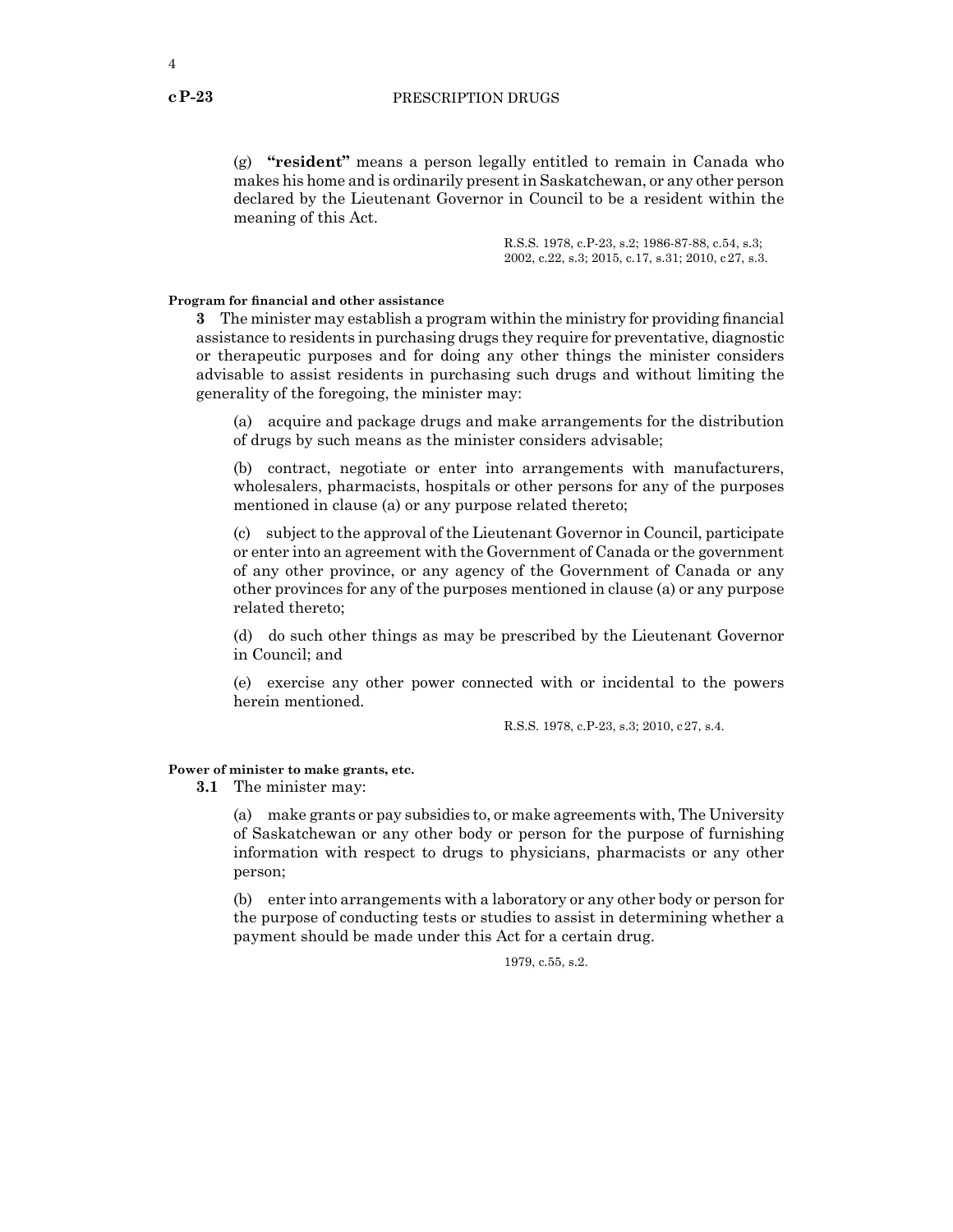5

**Information** *re* **drugs**

**3.2** The minister may, in accordance with any terms and conditions that the minister may prescribe, furnish a hospital, physician or pharmacist with any information that the minister considers advisable with respect to any drugs received by a beneficiary for the purpose of:

- (a) discontinuing, reducing or controlling the inappropriate use of drugs;
- (b) prohibiting or controlling abuses in the program established by the

minister under this Act;

(c) planning and monitoring treatment of that beneficiary.

1979, c.55, s.2; 1993, c.57, s.5; 2010, c27, s.5.

#### **Database re drugs**

**3.3**(1) In this section and in section 9:

(a) **"designated"** means designated in the regulations for the purposes of this section;

(b) **"subject individual"** means an individual to whom a drug is prescribed or dispensed or a designated drug is sold.

(2) The minister may establish a database in which prescribed personal health information is to be recorded with respect to:

(a) all drugs prescribed or dispensed to subject individuals in Saskatchewan; and

(b) all designated drugs that are sold to subject individuals in Saskatchewan.

(3) The following persons or bodies shall collect from the subject individual any prescribed personal health information with respect to the drugs or designated drugs mentioned in subsection (2) and submit the personal health information to the minister in any form or manner that the minister may require:

(a) a proprietor as defined in *The Pharmacy and Pharmacy Disciplines Act*;

(b) an operator of a publicly operated pharmacy, as defined in *The Pharmacy and Pharmacy Disciplines Act*:

(i) for subject individuals who are not in-patients at facilities served by that pharmacy; and

(ii) on and from a prescribed date, for all subject individuals served by that pharmacy;

- (c) a member of a prescribed category of practitioners;
- (d) a member of any other prescribed category of persons or bodies.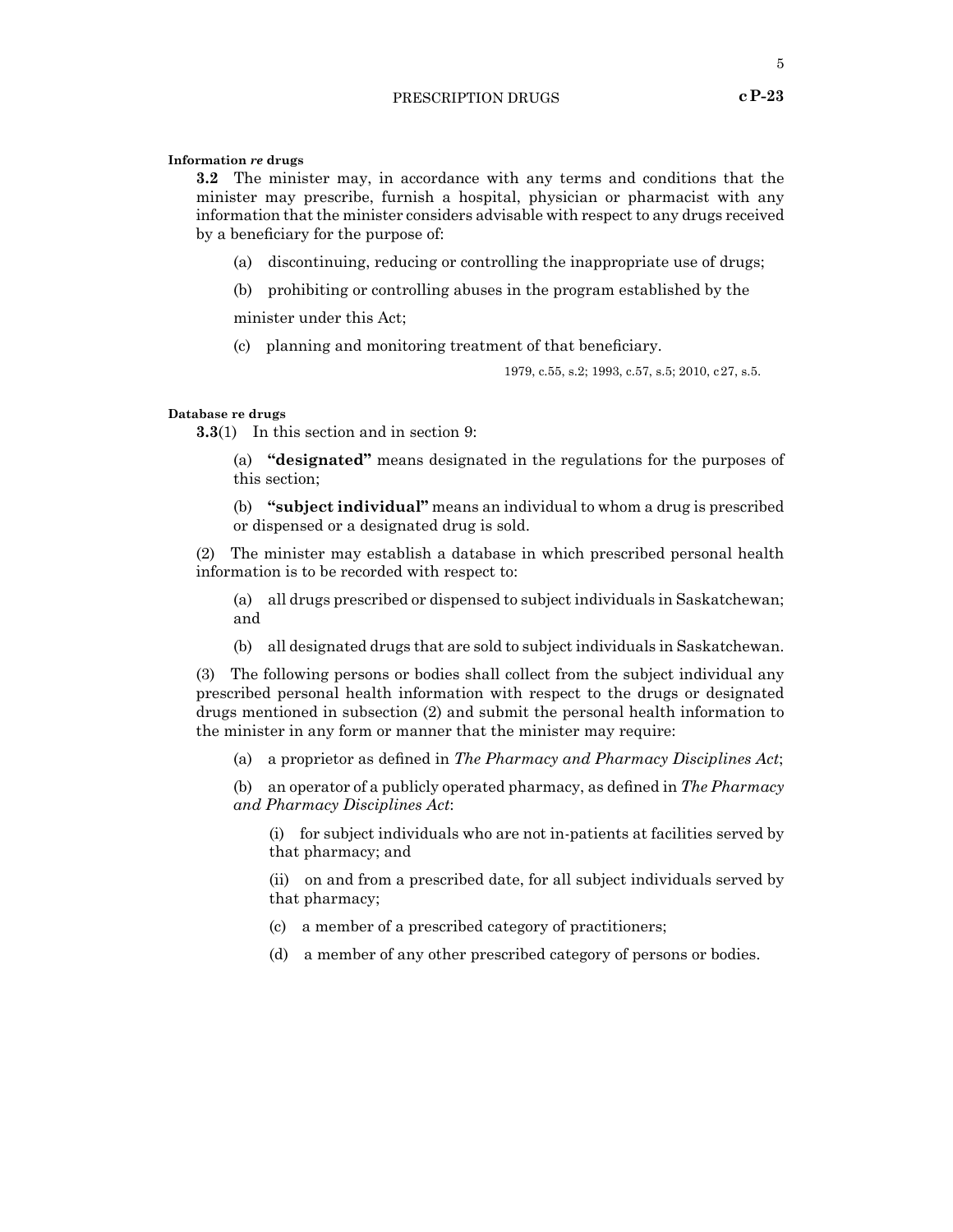(4) The personal health information collected in accordance with this section and recorded in the database may be used by the ministry:

- (a) for the purpose of facilitating any of the following:
	- (i) discontinuing, reducing or controlling the inappropriate use of drugs;
	- (ii) prohibiting or controlling abuses of drugs;
	- (iii) planning, monitoring and delivering treatment of persons;

(iv) planning and delivering benefits in the program established by the minister pursuant to this Act; or

(b) for any other purpose authorized by the regulations.

2010, c27, s.6; 2018, c42, s.39.

#### **Formulary**

**4**(1) The minister shall cause to be prepared a formulary which shall list those drugs for which payment may be made by the minister.

(2) The minister may make such provision as the minister considers advisable for distributing and publishing the formulary.

> R.S.S. 1978, c.P-23, s.4; 1986-87-88, c.54, s.4; 2010, c27, s.7.

#### **Agreement with person operating a pharmacy**

**5** The minister may enter into an agreement with the person operating a pharmacy for any purpose related to the program and, without restricting the generality of the foregoing, the agreement may provide for:

(a) the amount to be paid by the minister to the person operating the pharmacy for each drug dispensed in the pharmacy if such drug is listed in the formulary;

(b) the amount of the dispensing fee that may be charged by a pharmacist in the pharmacy for providing professional services in the dispensing of the drugs listed in the formulary;

(c) payment by the minister for all or any part of the dispensing fee being charged by a pharmacist in the pharmacy, in the dispensing of the drugs listed in the formulary;

(d) the amount that may be charged to a resident for the purchase of a drug dispensed in the pharmacy if such drug is listed in the formulary;

(e) the person operating the pharmacy to provide such information to the minister as the minister may require for the purposes of the agreement;

(f) the person operating the pharmacy, to provide such information as may be stated in the agreement to a resident purchasing a drug listed in the formulary, by insuring that such information is stated on the label of the container in which the drug is dispensed.

(g) **Repealed.** 1986-87-88, c.54, s.4.

R.S.S. 1978, c.P-23, s.5; 1986-87-88, c.54, s.5; 2010, c27, s.8.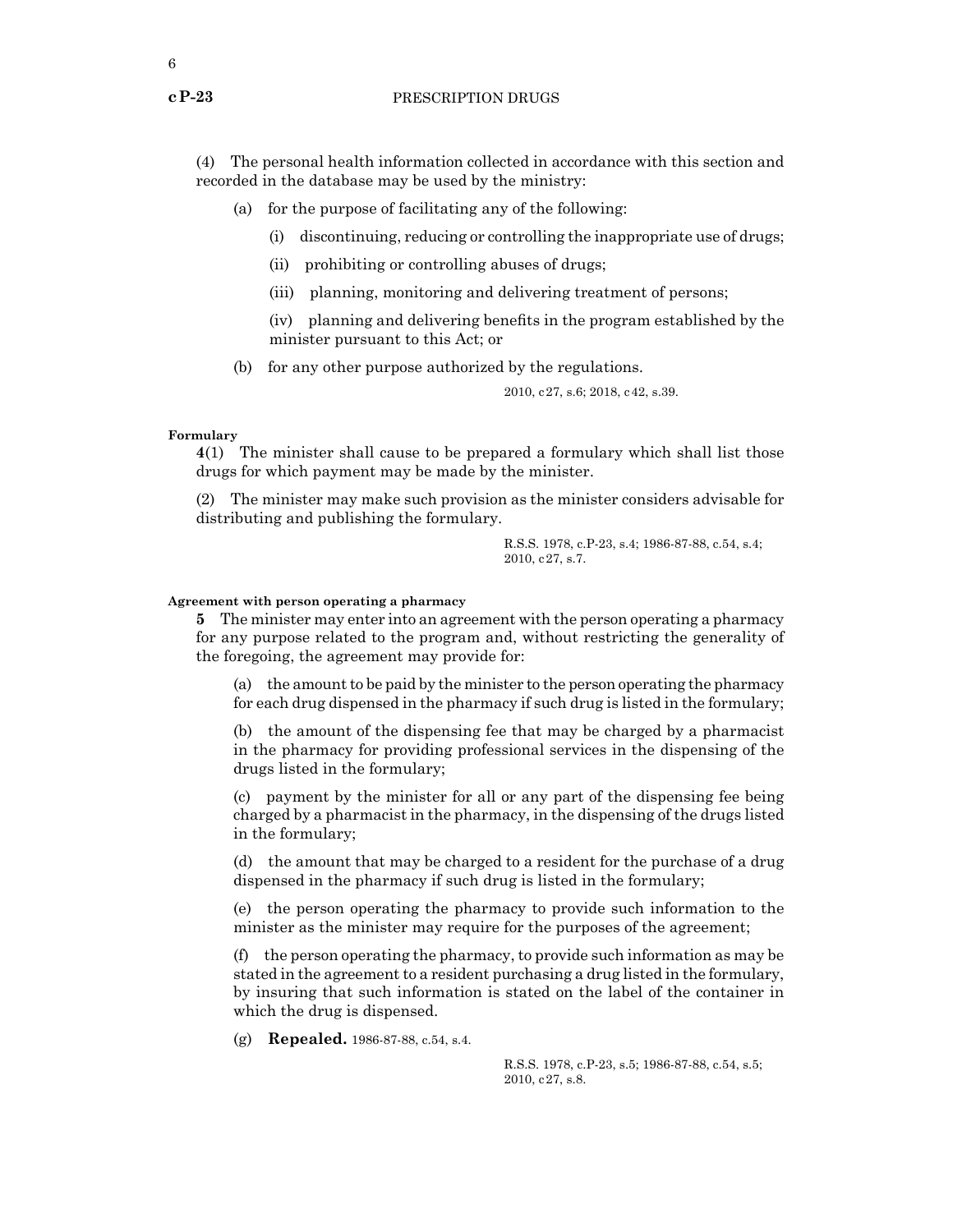**5.1** Notwithstanding any other provision of this Act or the regulations, the minister may make a payment, in any amount and in accordance with any terms and conditions that the minister considers appropriate, to or on behalf of any resident who has received a drug whether or not the drug is listed in the formulary.

1986-87-88, c.54, s.6.

#### **6 Repealed.** 1986-87-88, c.54, s.7.

#### **Eligibility of residents**

**7** No resident is eligible to obtain a drug pursuant to the program established under this Act unless at the time of obtaining the drug his name was listed:

(a) **Repealed.** 1997, c.12, s.7.

(b) on a valid medical card issued pursuant to *The Saskatchewan Medical Care Insurance Act.*

R.S.S. 1978, c.P-23, s.7; 1997, c.12, s.7.

#### **Appropriation, fund, fiscal year, audit, tabling of documents**

**8**(1) Moneys appropriated by the Legislature for the purpose of this Act shall be credited to a fund designated by the Minister of Finance.

(2) Any payment to be made by the minister under this Act or for the administration of a program established under this Act, may be made from the fund.

(3) Where the Minister of Finance has, under subsection (1), designated a fund other than the general revenue fund:

(a) the fiscal year of the fund shall be the period commencing on the first day of April in one calendar year and ending on the last day of March in the next calendar year, both dates inclusive;

(b) the minister shall, subject to *The Financial Administration Act* at the end of each fiscal year, pay into the consolidated fund any surplus remaining from the appropriations received by him during the fiscal year;

(c) the Provincial Auditor shall annually audit the accounts and financial statement of the fund;

(d) the minister shall, in accordance with section 13 of *The Executive Government Administration Act,* cause to be prepared, a report and financial statement on the administration of the fund for the immediately preceding fiscal year and the financial statement shall be prepared in such form as may be required by the Treasury Board; and

(e) the minister shall, in accordance with section 13 of *The Executive Government Administration Act,* lay before the Legislative Assembly each report and statement prepared under clause (d).

> R.S.S. 1978, c.P-23, s.8; 1983, c.29, s.30; 1988- 89, c.42, s.79; 2004, c.10, s.17; 2014, c.E-13.1, s.62.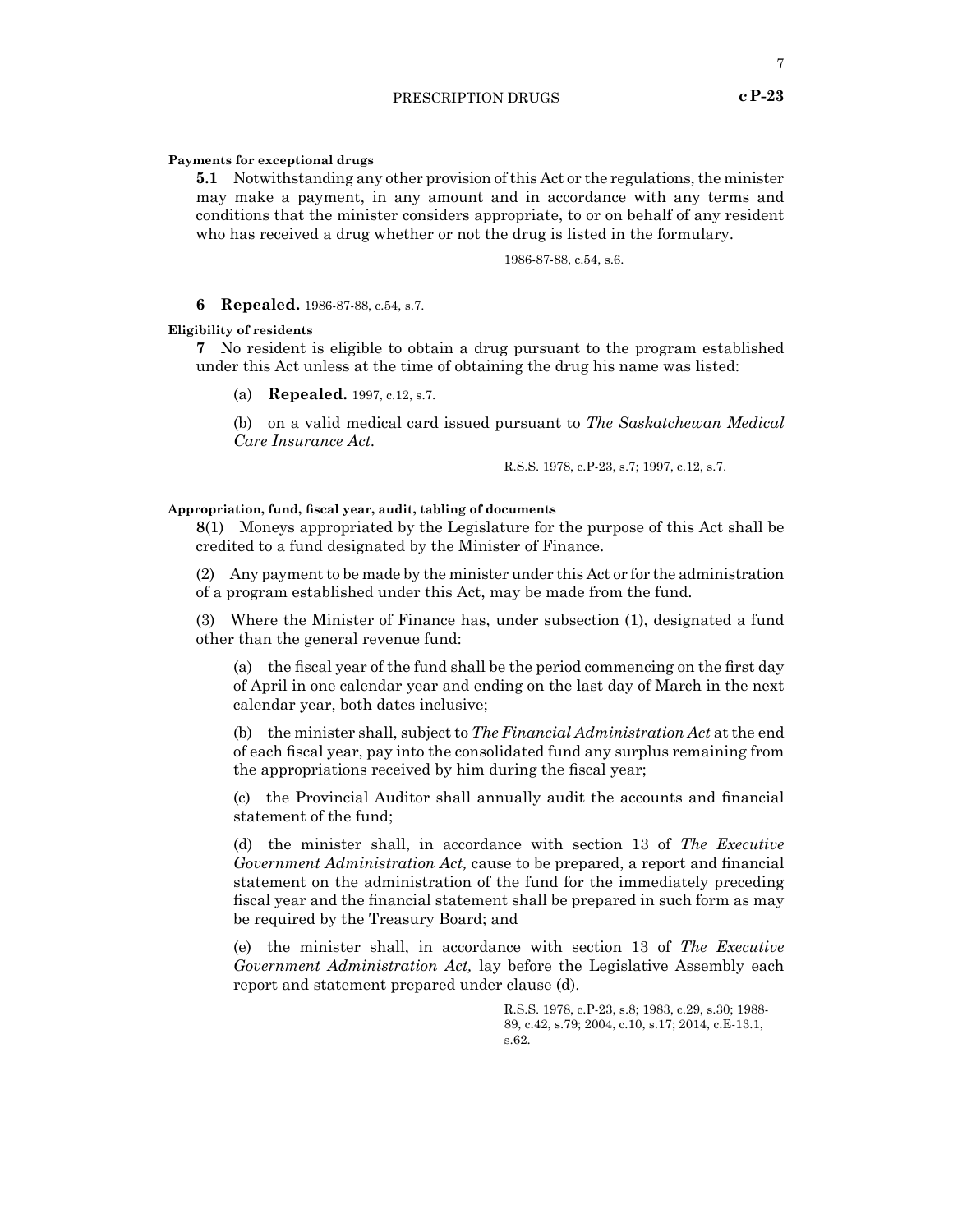#### **cP-23** PRESCRIPTION DRUGS

8

#### **Regulations**

**9**(1) The Lieutenant Governor in Council may make regulations:

(a) prescribing the terms and conditions under which a resident may obtain a drug pursuant to the program;

(b) prescribing the amount of payment that the minister may make for a drug obtained by a resident under the program, for services related to the dispensing of a drug obtained by a resident under the program or for both;

(c) prescribing and requiring the payment by a resident who obtains a drug under the program for that drug, for services related to the dispensing of that drug or for both;

(d) establishing categories of residents for the purposes of this Act and the regulations and establishing benefits under the program for each category or excluding any category of residents from benefits under the program;

(d.1) for the purposes of subsection  $3.3(2)$ :

(i) prescribing and governing the personal health information to be recorded in the database; and

(ii) designating drugs the sales of which are to be recorded in the database;

 $(d.2)$  for the purposes of subsection 3.3(3):

(i) prescribing and governing the personal health information to be collected and submitted with respect to:

(A) all drugs prescribed or dispensed to subject individuals in Saskatchewan; and

(B) all designated drugs that are sold to subject individuals in Saskatchewan;

(ii) prescribing the date on and from which personal health information with respect to all subject individuals served by a publicly operated pharmacy must be collected and submitted;

(iii) prescribing categories of practitioners who are required to collect and submit personal health information;

(iv) prescribing categories of persons or bodies that are required to collect and submit personal health information;

(d.3) for the purposes of subsection 3.3(4), prescribing additional purposes for which personal health information may be collected and recorded in the database;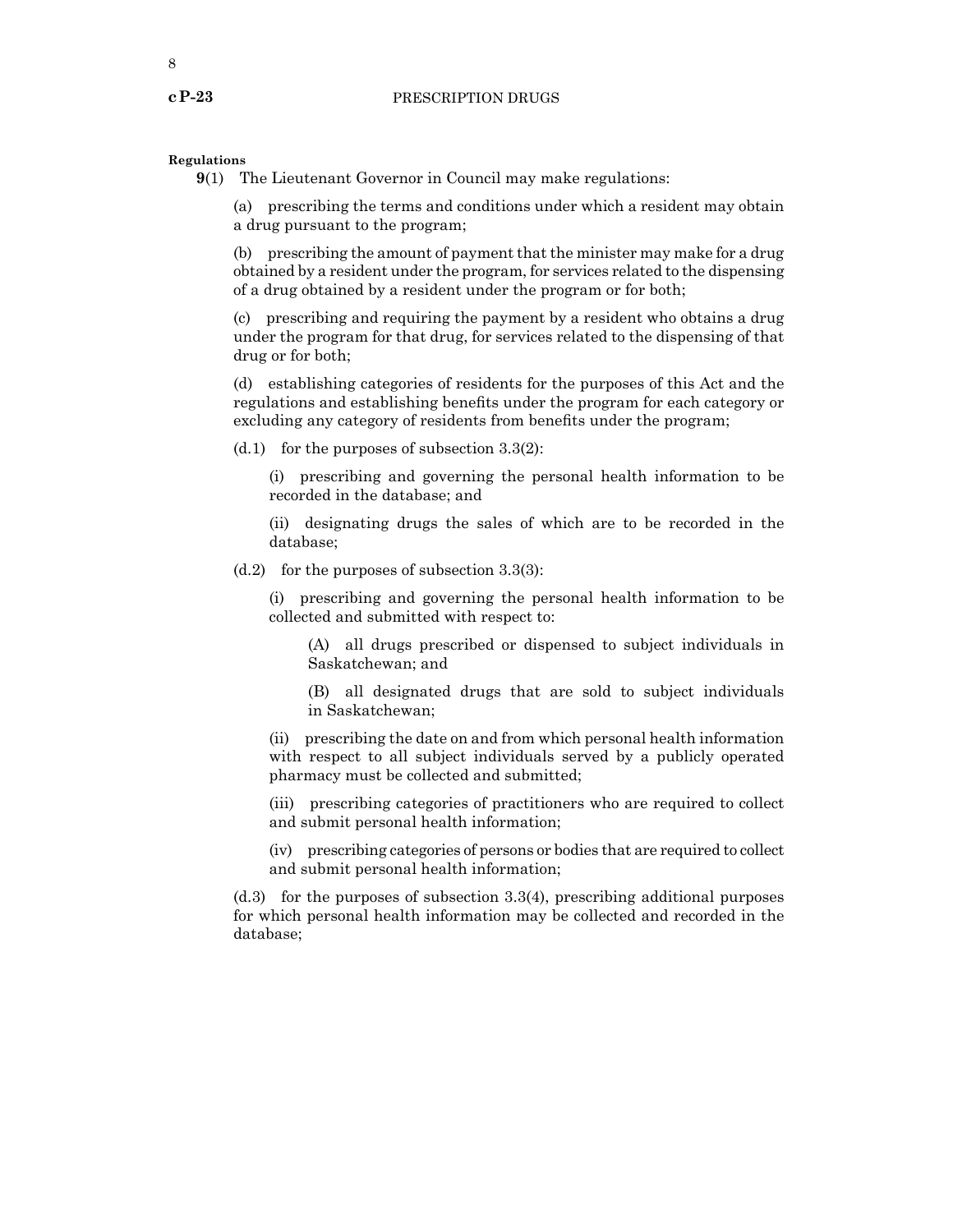(e) respecting agreements made pursuant to section 5;

(f) prescribing any other matter or thing that the Lieutenant Governor in Council considers considers appropriate or necessary with respect to the program.

(2) A regulation made pursuant to subsection (1) may be made retroactive to a day not earlier than July 1, 1987.

> 1986-87-88, c.54, s.8; 2002, c.22, s.6; 2010, c27, s.9.

#### **10 Repealed.** 1986-87-88, c.54, s.8.

#### **Minister may act as agent for certain purposes**

**11** Notwithstanding any other provision in this Act or any provision in any other Act, the minister may act as the agent of any ministry or agency of the Government of Saskatchewan or the Government of Canada, or as the agent of the Lung Association of Saskatchewan or of any Crown corporation, for the purpose of assisting any person or persons to obtain drugs required for preventative, diagnostic or therapeutic purposes, whether or not the drugs are listed in the formulary or the person or persons are eligible to obtain the drugs pursuant to the program established under this Act.

1976, c.47, s.1; 2010, c27, s.10.